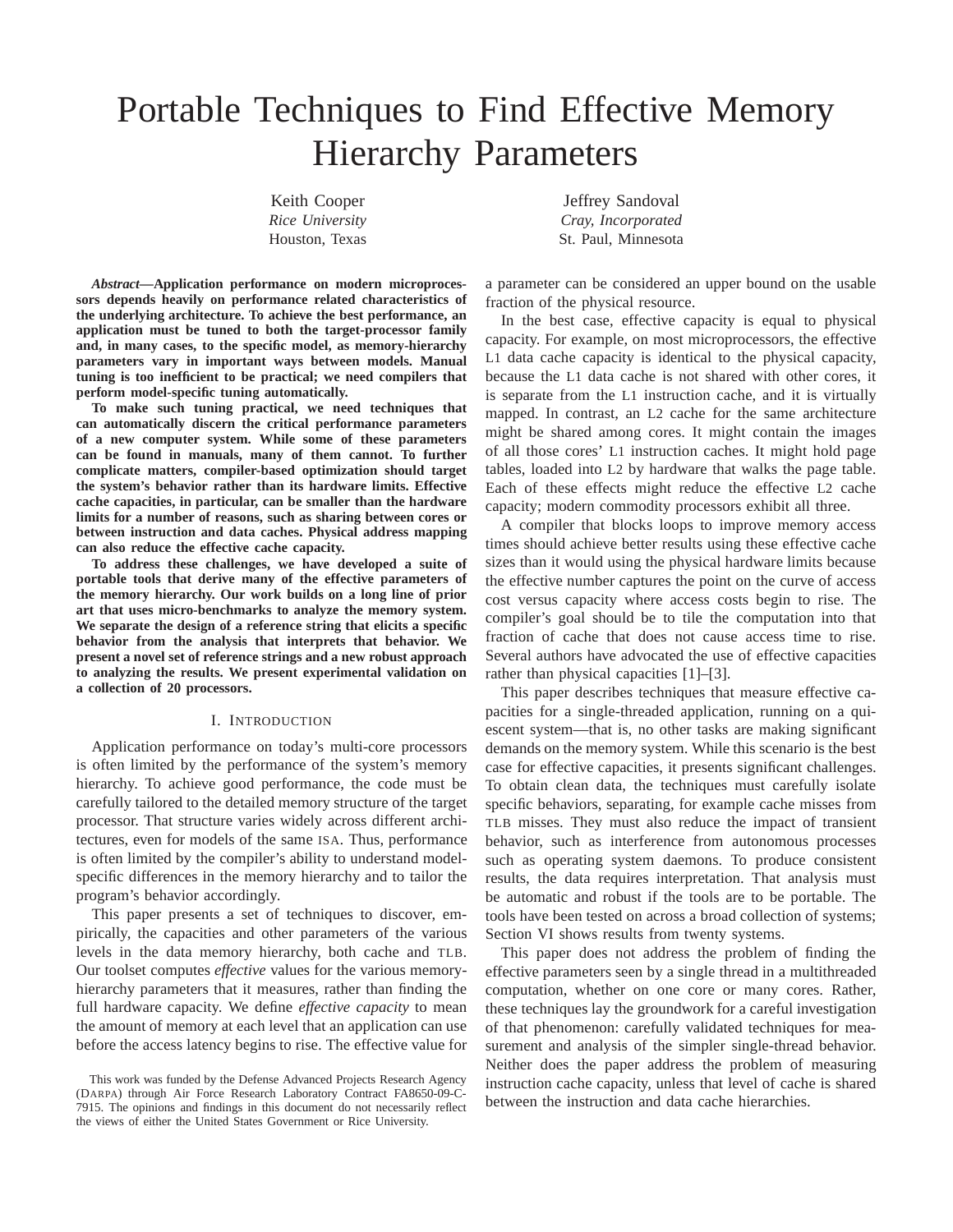This paper builds on a long line of prior work, described in Section II. It extends that work in several important ways. Our focus is on robust micro-benchmarks and automated analysis to interpret the results. The microbenchmarks, described in Section IV, use carefully designed reference strings to isolate and measure specific memory hierarchy behaviors. They adopt a disciplined approach to time measurement that provides clean, reproducible data. The automated analysis, described in Section V, incorporates a sophisticated multi-step technique to filter, smooth, and interpret the data. It produces a consistent interpretation of the micro-benchmark results across many systems. Finally, Section VI describes our experience using the tools to characterize more than twenty distinct processors and processor models.

## II. WHY NOT USE EXISTING TOOLS?

This problem is not new. Prior work has described several systems that attempt to characterize the memory hierarchy [4]– [9]. Our goal has been to build a set of tools that derive the effective memory-system parameters in an automated way. From our perspective, previous systems suffer from several specific flaws.

- 1) We found no single set of tools that measured the full set of cache and TLB parameters that a compiler needs. With some of the systems, the papers lay out techniques for measuring higher levels of cache or TLB that the distributed software does not implement. Several of the systems rely on a human to interpret the results.
- 2) The prior tools are not easily portable to current machines. Some rely on system-specific features such as superpages or hardware performance counters to simplify the problems. Others were tested on older systems with shallow hierarchies; they and produce odd and inaccurate results on modern processors. Our tools limit themselves to portable C code with POSIX calls.
- 3) Sharing in the memory hierarchy complicates the problems of both measurement and analysis enough so that the tools need to model it and account for it explicitly. The techniques in this paper address one part of that problem—understanding behavior.<sup>1</sup>
- 4) Our own experience has shown us that robust analysis of the data is difficult. For example, several prior systems rely on threshold values to detect transitions in the data—for example, an increase in access time of  $>20\%$ indicates a new level in the hierarchy. As systems evolve and models proliferate, such threshold-based techniques invariably fail.
- 5) Finally, previous tools try to solve for multiple parameters at once. When the code works, this approach is fine. However, if the code finds a wrong answer for one parameter, it inevitably is wrong for the others. For

example, colleagues showed us an example where X-RAY [9] computed an L1 associativity of 9 rather than 8, with the result that it reported an L1 capacity that was  $\frac{9}{8}$  of the physical value [10].

One or more of these issues arose with each prior system that we tested. These shortcomings motivated our current set of tools. We have built a set of tools that measure a broad variety of cache and TLB parameters, that are portable across a variety of systems, that provide accurate results for shared levels in the memory hierarchy, that include a robust automatic analysis without arbitrary threshold values, and that solve for each parameter independently to avoid compounding errors.

#### III. LITERATURE REVIEW

All memory characterization work appears to derive from Saavedra and Smith [8]. They use a Fortran benchmark to observe memory behavior. It measures the time needed to stride through an array of length *N* with a stride of *s*. They generate plots with varied values of *N* and *s* and manually interpret the results to determine the cache and TLB capacity, linesize (pagesize), and associativity. They use a single benchmark to determine all characteristics, which requires careful disambiguation between various effects. In contrast, our work uses distinct access patterns for each effect and relies on a robust automated analysis that interprets results for both physically and virtually mapped caches.

In lmbench, McVoy and Staelin replaced array access with a linked list traversal to allow indirect and randomized access patterns [7]. This advance was necessitated by improvements in hardware prefetching. Our tools leverage this approach.

In X-RAY, Yotov *et al.* addressed both algorithmic and implementation issues in prior work [9], [11]. X-RAY uses a single test to detect cache capacity and associativity, probing the cache to determine its *shape*. While that works reasonably well on an unshared cache, such as an L1 data cache, features such as sharing or a victim cache can create unexpected results. X-RAY also requires superpages to characterize physically mapped levels in the cache—a serious problem for portability. In contrast, our tools measure each parameter separately; the same tools handle physically and virtually mapped caches.

Both Servet [6] and P-RAY [5] extend prior work to characterize sharing and communication aspects of multicore clusters. These approaches do not address the issues that we tackle in this paper. Our work on improving cache characterization methodology from the perspective of a single thread is orthogonal to the work on characterizing shared resources. This paper provides a principled foundation for automatic resource characterization, which is necessary for future extensions to multi-core architectures.

# IV. PORTABLE MICRO-BENCHMARKS

This section describes the micro-benchmarks that we developed to measure specific behaviors. The micro-benchmarks include a general test for effective cache capacity at all levels, a similar test for effective TLB capacity at all levels,and a test

<sup>&</sup>lt;sup>1</sup>We have also developed tools that derive a graph of sharing relationships between cores and between the instruction cache and data cache hierarchies. Space limitations prevent us from describing those tools in this paper.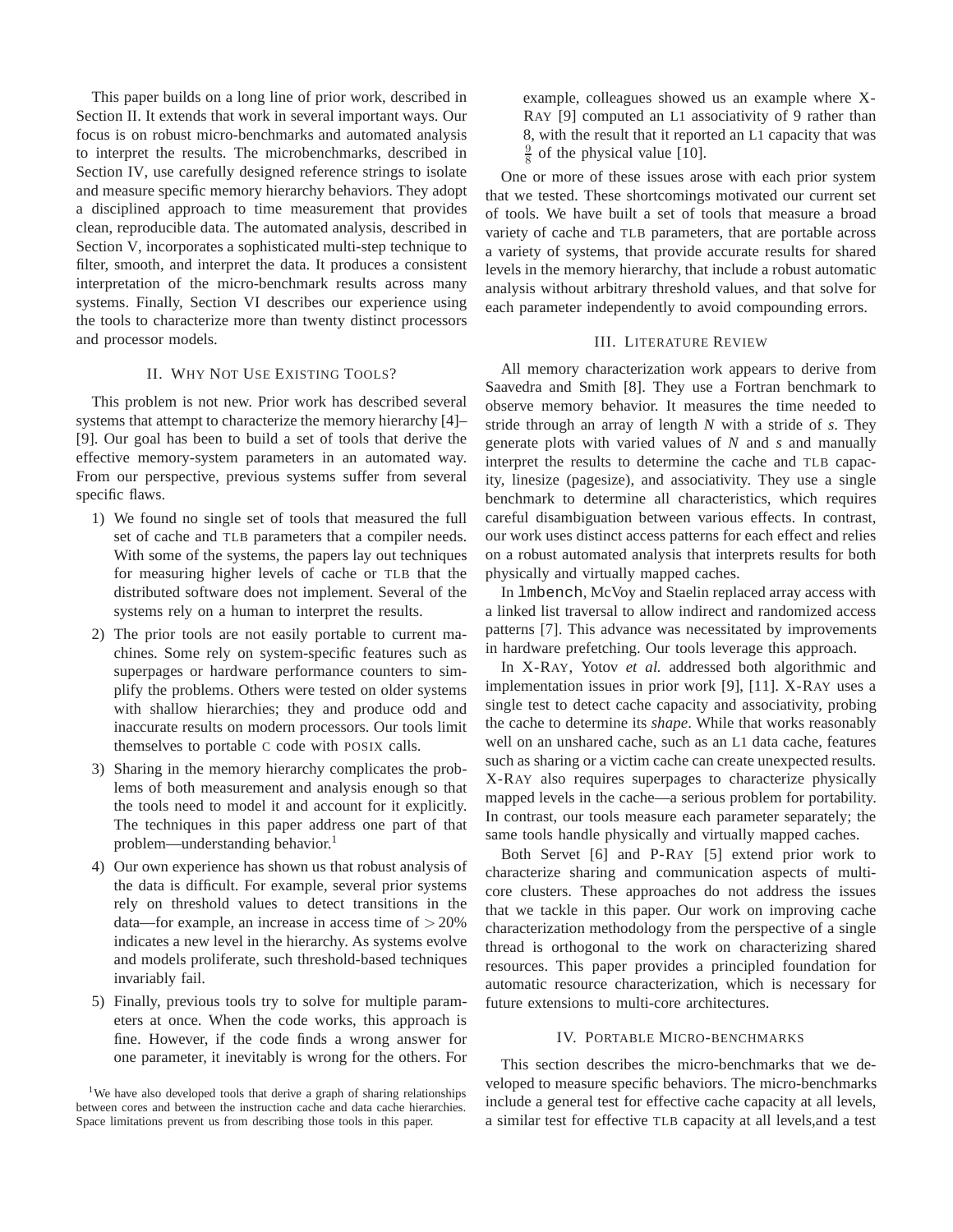baseline  $\leftarrow$  time for the G(2,LB,0) reference string for  $n \leftarrow 2$  to MaxAssociativity for  $k \leftarrow LB$  to UB  $t \leftarrow$  time for the  $G(n,k,0)$  reference string if  $(t > b$ aseline)  $L1Assoc \leftarrow n - 1$  $L1Size \leftarrow L1Assoc \times k$ break out of both loops for offset  $\leftarrow$  1 to pagesize  $t \leftarrow$  time for the G(n,k,offset) reference string if  $t = baseline$ L1LineSize <sup>=</sup> offset - <sup>1</sup> break out of loop

Fig. 1. Pseudocode for the Gap Test

for cache linesize at all levels. We rely on the operating-system pagesize reported by the POSIX sysconf interface.

Because L1 data cache linesize is useful to reduce spatial locality in the general tests, our tools use a specialized test to find L1 cache parameters. The parameters are later confirmed by the more general tests. This specialized test, the *gap test*, is based on ideas found in X-RAY [9] running in an infrastructure that we developed to obtaining accurate measurements. It measures capacity, associativity, and linesize. Either sharing or physical address mapping can defeat the *gap test*, which makes it unsuitable for caches beyond the L1 cache.

All of the tests rely on a standard C compiler. We use standard POSIX interfaces to build an accurate timer and an allocator that returns page-aligned arrays. (All of our tests use page-aligned arrays to eliminate one source of variation between runs.)

### *A. Gap Test*

We describe the gap test first because it exposes many of the complications that arise in building micro-benchmarks to expose memory hierarchy behavior. The gap test is simple and intuitive. It relies directly on hardware effects caused by the combination of capacity and associativity.

The gap test accesses a set of *n* locations spaced a uniform *k* bytes apart. We call this set a *reference string*. We describe the reference strings for the gap test with a tuple *G(n,k,o)* where *n* is the number of locations to access,  $k$  is the number of bytes between those locations, and *o* is an offset added to the start of the last location in the set. The reference string *G(n,k,0)* generates the following locations:



 $G(n, k, 4)$  would move the  $n<sup>th</sup>$  location out another four bytes. As its first step, the gap test finds cache capacity and

associativity. It uses the reference strings to conduct a series of parameter sweeps over *n*, *k*, and *o*, organized as shown in Figure 1. It measures the time taken to run each reference string. It conducts a simple analysis on those results. We describe how to run and time a reference string in subsections below. The test takes four inputs: a lower bound on cache size, LB; an upper bound on cache size, UB; an upper bound on associativity, MaxAssoc, and the OS pagesize from sysconf.

The intuition behind this parameter sweep is simple. Consider a direct-mapped cache. The algorithm first tries the set of reference strings from  $G(2,LB,0)$  to  $G(2,UB,0)$ . When *k* reaches the L1 cache size, the two locations in the reference string will map to the same cache location and each reference will miss in the L1 cache. That effect raises *t* above *baseline*. The code records cache capacity and associativity, and terminates the loop.

With a set associative cache, the sweep will continue until *n* is one greater than the associativity and  $(n-1) \cdot k$  equals the cache capacity. At that point, the locations in the reference string all map to the same set and, because there are more references than ways in the set, the references will begin to miss. For smaller values of *n*, all the references will hit in cache and the time will match the baseline time.

The second part of the algorithm uses the same effect to find linesize. It already has values for *n* and *k* that match capacity and associativity. It runs a parameter sweep on *o* in the reference string  $G(n,k, o)$ , When *o*, the offset in the last block, reaches the linesize, the last access in the string maps into a different set in cache, all *n* references hit in cache, and the measured time returns to baseline.

Of course, both steps assume that we can accurately measure the running time of the reference string and that compulsory misses at the start of that run do not matter.

*Running a Reference String* To measure the running time for a reference string, the tool must instantiate the string and walk its references enough times to obtain an accurate timing. Our tools build the reference string into an array of pointers that contains a circular linked list of the locations. (In C, we use an array of void \*\*.) The code to run the string is simple:

$$
loads ← number of accessesstart ← timer()
$$
  
while (loads -> 0)  
 $p \leftarrow *p;$   
finish ← timer()  
elapsed ← finish - start

The implementation unrolls the loop by a factor of ten to make loop overhead small relative to the memory access costs. The tool selects a number of accesses that is large enough so that the fastest test, *G(2,*LB*,0)*, runs for at least 1,000 timer ticks. *Timing a Reference String* The loop that runs the reference string computes elapsed time using a set of calipers, the calls to timer, placed immediately outside the minimal timing loop. In practice, obtaining good times is difficult. Our task is made more difficult by the desire to run on arbitrary POSIX systems in multiuser mode (e.g., not in single-user mode). To obtain sufficiently accurate timings in this environment, we use a simple but rigorous discipline.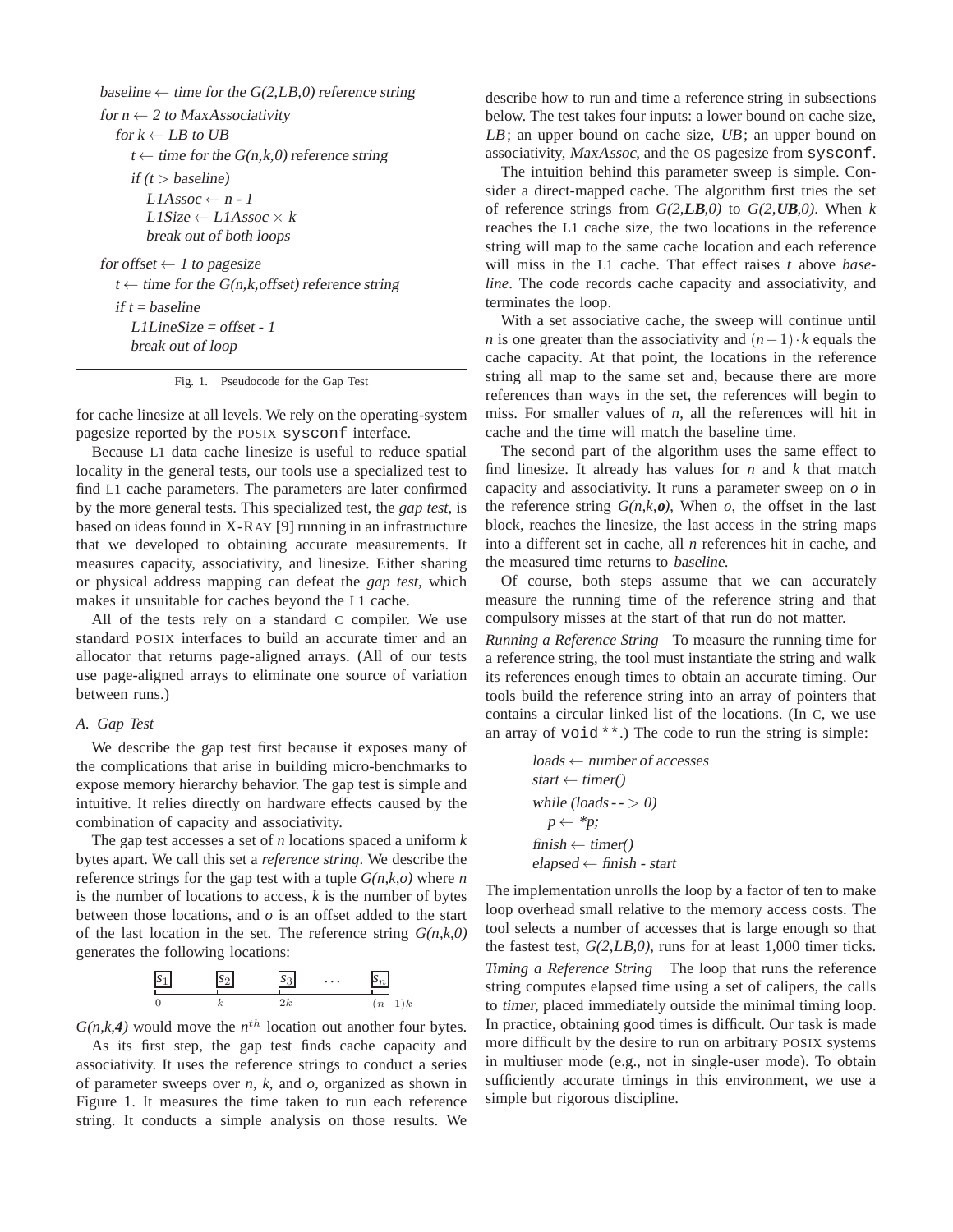

Fig. 2. Cache-Only Reference String

First, we use an accurate timer. It calls the POSIX gettimeofday routine and combines the resulting tv\_sec and tv\_usec values to produce a double-precision floatingpoint value. We scale the number of accesses to the apparent resolution of this timer, determined experimentally.

Second, we run many trials of each reference string and keep the minimum measured execution time. We want the shortest time for a given reference string; outside interference manifests itself in longer times. To find the shortest time, we run the test repeatedly until we have not seen the minimum time change in the last Trials runs. A typical value for Trials is 100.

Finally, we convert the measured times into cycles. We carefully measure the time taken by an integer add and convert the measured time into integer-add equivalent units. Specifically, we multiply to obtain nanoseconds, divide by the number of accesses, and round the result to an integral number of integer-add equivalents. This conversion eliminates the fractional cycles introduced by amortized compulsory misses and loop overhead.

Experimental validation on a broad variety of machines shows that these techniques produce accurate results for the L1 cache characteristics of a broad variety of architectures (See Section VI). Our other tests use the same basic techniques with different reference strings.

*Reducing the Running Time* Figure 1 suggests that the parameter sweeps sample the space at a fine and uniform grain. We can radically reduce running time by sampling fewer points. On most systems, for example, the size of the gap, *k*, will be an integral multiple of 1 KB. Associativity is unlikely to be odd. Linesize is likely to be a power of two. The current implementation uses  $LB = 1$  KB,  $UB = 16$  MB, and an initial 1 KB increment that increases in steps as *k* grows.<sup>2</sup> It tests *n* for the values 2 and odd numbers from 3 to 33. It varies *o* over powers of two from sizeof(void\*) to pagesize.

*Limitations* The gap test only works if it can detect the actual hardware boundary of the cache. We do not apply the gap test beyond L1 for several reasons. Higher levels of cache tend to be shared, either between I-cache and D-cache, or between cores, or both. Operating systems lock page table entries into higher-level caches. Higher levels of cache often use physical



Fig. 3. Intel E5530 response, log-log plot

rather than virtual addresses. Each of these factors can cause the gap test to fail. It works on L1 precisely because L1 data caches are core-private and virtually mapped, and page tables are locked into L2 or L3 cache.

## *B. Cache-Only Test*

The cache-only test avoids the weaknesses that the gap test exhibits for upper level caches by solving for cache capacity in isolation from associativity. It also isolates cache effects from TLB effects. It reuses the infrastructure from the gap test to run and time the cache-only reference string.

The cache-only reference string, *C(k)*, minimizes the impact of TLB misses. The parameter *k* specifies the reference string's memory footprint. The generator also uses the OS pagesize and an estimate of L1 linesize. In practice, L1 linesize is used to accentuate the system response by decreasing spatial locality, so any value greater than sizeof(void\*) works.

Given *k*, the L1 linesize, and the OS pagesize, the generator builds an array of pointers that spans *k* bytes of memory. The generator constructs an index set, the column set, that covers one page and accesses one pointer in each line on the page. It constructs another index set, the row set, that contains the starting address of each page in the array. It shuffles both the column and row sets into random order.

To build the linked list, it iterates over the pages in the row set. Within a page, it links together the lines in the order specified by the column set. It links the last access in one page to the first access in the next page. If pagesize does not divide *k*, it generates a partial last row in random order. The last access then links back to the first, to create the circular list. Figure 2 shows the cache-only reference string without randomization; in practice, we randomize the order within each row and we randomize the order of the the rows.

To measure cache capacity, the test uses this reference string in a simple parameter sweep:

for  $k \leftarrow LB$  to UB  $t_k \leftarrow$  time for  $C(k)$ 

The implementation, of course, is more complex, as described in Section IV-A. The sweep produces a series of values,  $t_k$ , that form a piecewise linear function describing the processor's cache response.

The *cache only* line in Figure 3 shows the results of the cache-only test on an Intel E5530 Nehalem. Note the sharp transition for the L1 cache at 32 KB and the softer transitions for L2 and L3 caches. Our analysis reports an effective L2 capacity of 224 KB from this dataset. (See Table I.)

<sup>&</sup>lt;sup>2</sup>When the test samples the interval from  $2^n$  to  $2^{n-1}$ , it uses an increment of  $max(1024, 2^{n-2})$ . Thus, for  $n \ge 12$ , it tests  $2^n$ ,  $2^{n+1}$ , and three points between, spaced  $2^{n-2}$  bytes apart. For smaller n, it tests at 1 KB intervals.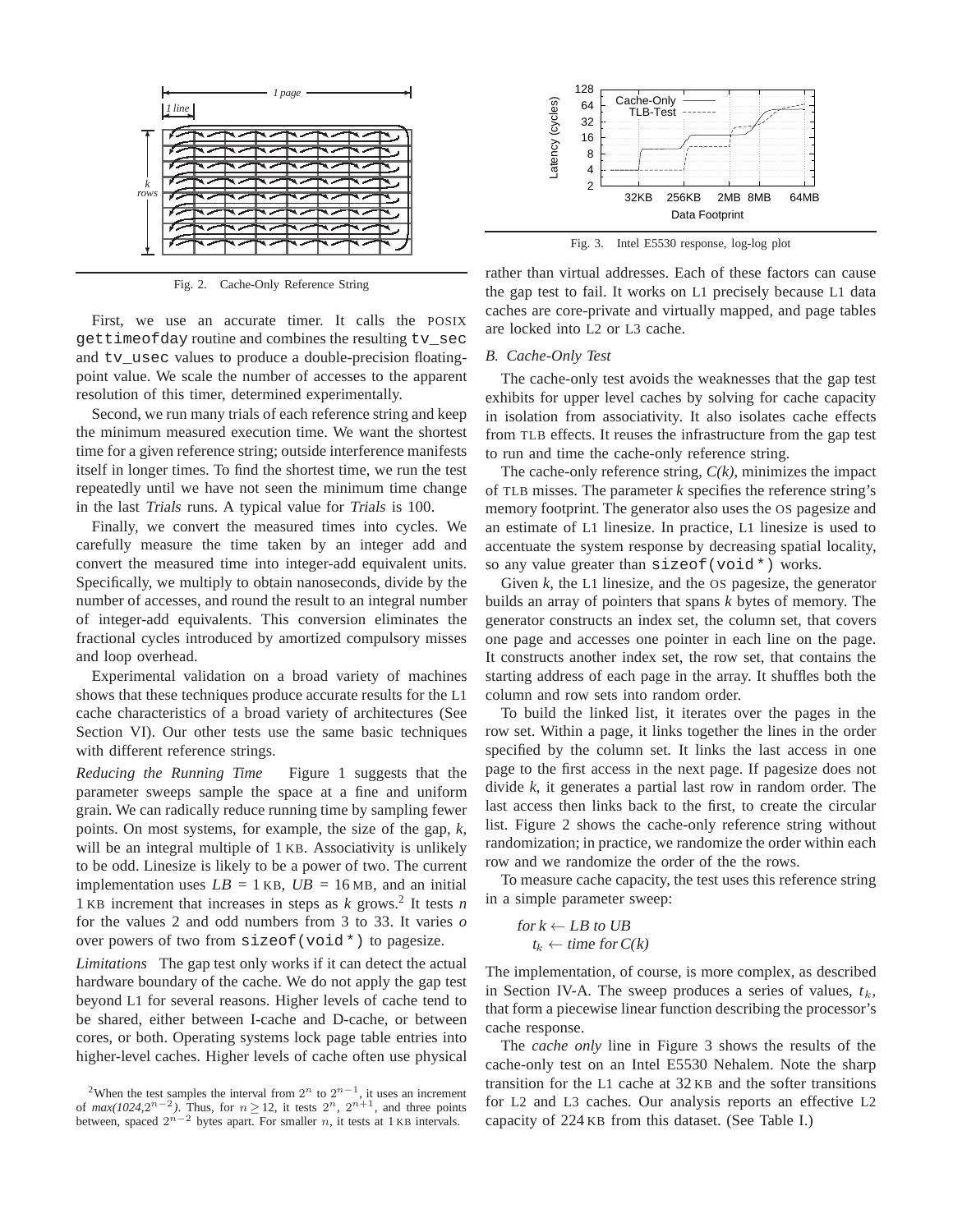

Fig. 4. TLB-Test Reference String

As long as pagesize is large relative to linesize, *C(k)* produces clean results that isolate the cache behavior. To draw consistent conclusions from the data, however, requires the analytical techniques explained in Section V.

# *C. TLB Test*

The TLB test uses a reference string that isolates TLB behavior from cache misses and runs it in the same infrastructure from the earlier tests. It produces a piecewise linear function that describes the processor's TLB response. Again, the data must be subjected to further analysis.

The TLB reference string, *T(n,k)*, accesses *n* pointers in each page of an array of  $k$  bytes. To construct  $T(1,k)$ , the generator builds a column index set and a row index set as in the cache only test. It shuffles both sets. To generate the permutation, it iterates over the row set choosing pages. It chooses a single line within the page by using successive lines from the column set, wrapping around in a modular fashion if necessary. The result is a string that accesses one line per page, and spreads the lines over the associative sets in the lower level caches. Figure 4 shows  $T(1, k \cdot \text{pages})$ , without randomization.

For  $n > 1$ , the generator uses *n* lines per page, with a variable offset within the page to distribute the accesses across different sets in the caches and minimize associativity conflicts. The generator randomizes the full set of references, both to avoid the effects of a prefetcher and to avoid successive accesses to the same page.

The *TLB-Test* line in Figure 3 shows TLB test results for an Intel Nehalem E5530 processor. For the TLB data, the xaxis represents total footprint covered by the TLB, or *pages*  $\times$ *pagesize*. Notice the sharp transitions at 256 KB and 2 MB.

*Eliminating False Positives* The cache-only test hides the impact of TLB misses by amortizing those misses over many accesses. Unfortunately, the TLB test cannot completely hide the impact of cache because any action that amortizes cache misses also partially amortizes TLB misses. To see this, consider the log-log plot in Figure 5 which depicts the set of feasible memory-footprints that we can test. The x-axis shows the number of lines in a given footprint, while the y-axis shows the number of pages. Labeled dotted lines show boundaries of cache and TLB levels.

Consider the footprint of the cache-only string, *C(k)*, as *k* runs from one to large.  $C(1)$  generates the footprint  $(1,1)$  in the plot.  $C(2)$  generates  $(1,2)$ , and so on. When  $k$  reaches



Fig. 5. Memory Hierarchy Search Space

pagesize  $\div$  linesize, it jumps from one page to two pages.  $C(k)$ forms a step function that degenerates to a line due to the loglog form of the plot. In contrast, the TLB string, *T(1,k)*, has a footprint that rises diagonally, at one page per line.

The plot predicts points where performance might change. When the line for a given reference string crosses a cache or TLB boundary in the memory hierarchy, performance may jump. With  $C(k)$ , we see a jump when it crosses cache boundaries but not when it crosses TLB boundaries—precisely because the order of access amortizes the TLB misses. Of course, if the hardware responds with a rise in access time before the actual boundary, the test shows that point as the effective boundary.

When the TLB line crosses a cache boundary, the rise in measured time is indistinguishable from the response to a TLB. The plot, however, gives us an insight that allows us to rule out false positive results. The line for  $T(2,k)$  parallels the line for  $T(1,k)$ , but is shifted to the right. If  $T(1,k)$  shows a TLB response at *x* pages, the  $T(2,k)$  shows a TLB response at *x* pages. Because *T(2,k)* uses twice as many lines at *x* pages as *T(1,k)*, a false positive response caused by the cache in *T(1,k)* will appear at a smaller size in *T(2,k)*.

To detect false positives, the TLB test runs both the *T(1,k)* and  $T(2,k)$  strings. It analyzes both sets of results, which produces two lists of suspect points in ascending order by *k*. If  $T(1,k)$  shows a rise at *x* pages, but  $T(2,k)$  does not, then *x* is a false positive. If both  $T(1,k)$  and  $T(2,k)$  show a rise at *x* pages, we report the transition as a TLB size. This technique eliminates most false positive results.

Still, a worst-case choice of cache and TLB sizes can fool this test. If  $T(1,k)$  maps into *m* cache lines at *x* pages, and *T(2,k)* maps into *2*·*m* cache lines at *x* pages, and the processor has caches with *m* and *2*·*m* lines, both reference strings will discover a suspect point at *x* pages and the current analysis will report a TLB boundary at *x* pages. Using more tests, e.g.,  $T(3,k)$ ,  $T(4,k)$ , and  $T(5,k)$ , could eliminate these points. In practice, we have not encountered this problem.

#### *D. Linesize*

The linesize test operates on a different paradigm than the cache-only test and the TLB test. It cannot rely on effects from associativity, as did the gap test, for two reasons. First, as the response curves from the cache-only test show, the microbenchmark may not be able to use the full cache; using a smaller footprint will fail to trigger the predictable associativity effects. Second, higher level caches may be physically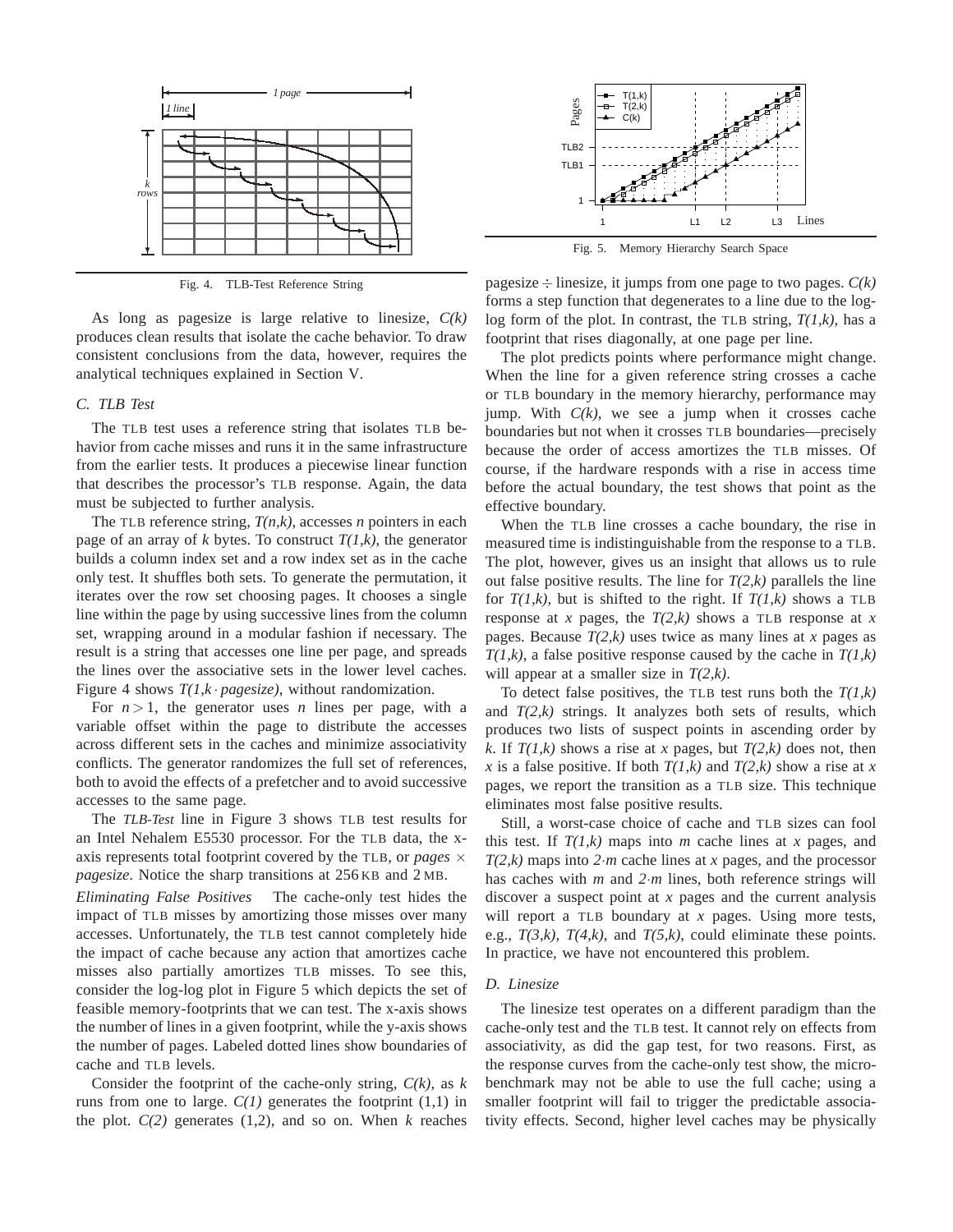

Fig. 6. Linesize micro-benchmark access pattern

mapped, which also disrupts the associativity behavior. Thus, the linesize test relies on spatial locality and conflict misses.

The test generates a reference string *L(n,s)*, where *n* is the measured cache capacity and *s* is the stripe, or linesize, to test. For each cache level of size *n* the test performs a parameter sweep over  $L(n,s)$  for sizeof(void\*)  $\leq s \leq$  pagesize  $\div$  2. To save time we limit *s* to values that are powers of two, but the test works for any *s* within the given bounds.

*L(n,s)* generates two complementary striped access patterns, A and B, depicted in Figure 6. Pattern A accesses the first location in each of the even numbered stripes while pattern B accesses the first location in each of the odd numbered stripes. The value of *s* determines the width of each stripe. Both patterns are constructed to span the entire measured cache capacity, so the combined span is twice the measured cache capacity. But, because each pattern only accesses half of the stripes, the total data footprint is no larger than the cache capacity. The test accesses every location in pattern A followed by every location in B, repeating until sufficient timing granularity has elapsed. The accesses within each pattern are shuffled to defeat a prefetcher.

When patterns A and B both map to the same cache lines, they conflict. For *s* < *linesize*, each access generates a miss because both A and B access every line. Since the combined patterns span twice the measured cache capacity, the test accesses twice the number of lines in the cache. Once *s* reaches an integral multiple of the linesize, patterns A and B no longer conflict. Intuitively, each pattern has empty "holes" into which the other pattern fits. The test starts with a small value of *s* and increases it until A and B do not conflict, at which point the time to run the reference string drops dramatically.

Consider the one-word stripe at the top of Figure 6. Since the linesize in this example is four words, A and B conflict. The test uses the latency measured with the one-word stripe as its baseline. With  $s = 2$ , A and B still conflict, but spatial locality decreases and run time increases. With *s = 4*, A and B map to different lines, so conflict misses disappear completely and the time to run the reference string drops dramatically.

The analysis portion of this test is straightforward. Measured latency increases relative to the baseline as *s* increases due to the decrease in spatial locality. As soon as the stripe width is large enough to prevent conflict misses, measured latency

drops below the baseline. The effective linesize, then, is equal to the *s* for which the latency of  $L(n,s)$  is less than the latency of the baseline, *L(n,sizeof(void\*))*. Of course, a system with linesize equal to wordsize would produce the same response for all values of *s*. We have not encountered such a system.

For the linesize test to function properly both patterns A and B must map to the same cache lines. On a virtually mapped cache we can just create two adjacent arrays for A and B, both of length *n*. However, physically mapped caches do not guarantee that the arrays map contiguously into the cache. Our key insight is that physically mapped caches provide contiguous mapping *within* each page.

To leverage this observation, the test generate the access patterns at a *pagesize* granularity. It allocates *2\*n/pagesize* pages and randomly fills half of them with pattern A and half with pattern B. Because the reference string spans twice as many pages as should fit in cache, on average *2\*A* pages will map to each cache set, where *A* is the cache associativity.

Two competing pages can occupy the cache simultaneously if and only if: (1) one page contains pattern A and other page contains pattern B and (2) the stripe width is an integral multiple of the effective linesize. Otherwise, the two pages conflict with each another. (Note that it suffices to have some, but not all, pages meet condition (1), because avoiding some conflict misses will decrease the time below the baseline time.)

We cannot, in a portable way, control the page mapping. We can, however, draw random samples from a large set of pages and mappings to look for these conditions. The methodology that we developed to run a reference string achieves this effect. If *s* < *linesize*, then condition (2) never holds and the measured latency remains high. For *s* = *linesize* (or an integral multiple of linesize), condition (2) always holds and condition (1) holds in some random samples. If the value of *Trials* is large enough, say 100, the test will find the desired mapping in some of its samples, which will produce the predicted decrease in runtime. In effect, our timing methodology samples over many possible virtual to physical mappings. Because it keeps the minimum time, it finds large enough effects for the analysis to recognize the linesize effect.

### *E. Associativity*

Following X-RAY, our gap test detects associativity in the L1 cache, provided that it is virtually mapped [11]. The X-RAY paper suggests the use of superpages to test associativity in higher cache levels. Because superpage support is not yet portable, we did not follow that path.

With effective sizes smaller than hardware limits and physical address mappings, it is not clear that the compiler can rely on associativity effects in caches at the L2 and higher level. Thus, we do not measure associativity for caches above L1.

We have developed a straightforward test for TLB associativity based on the gap test. It functions well in most cases, but an architect can fool it. The ARM 926EJ-S has a two-part TLB with an 8-page, fully-associative TLB and a 56-page, 2-way set associative TLB. A TLB lookup first consults the small TLB; a miss in the small TLB faults to the larger TLB. The TLB test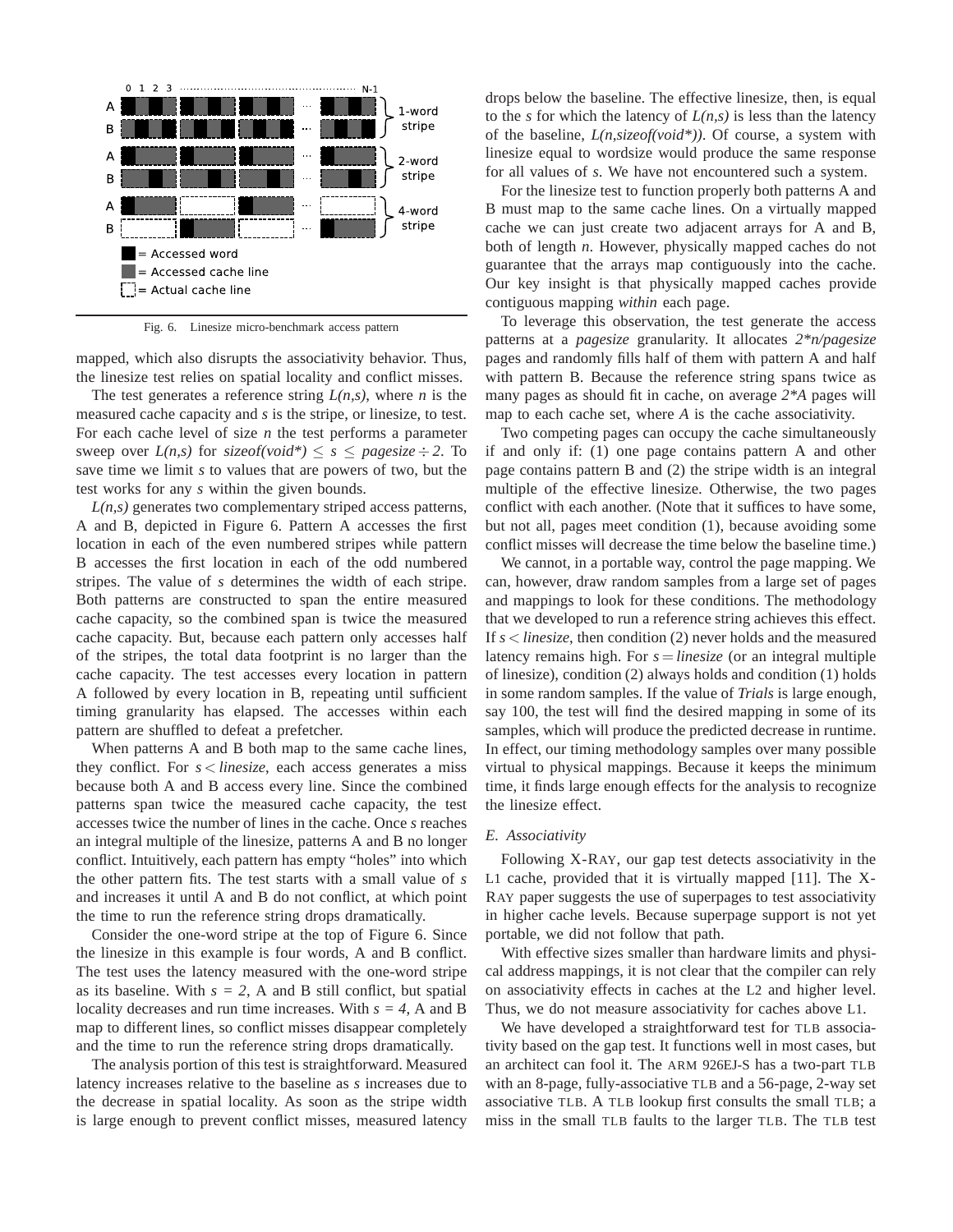finds both the 8-page and the 56-page TLB. The associativity test reports that both TLBs are 8-way set associative; we have not been able to devise a reference string that exposes the 2-way associativity in the larger  $TLB$ .<sup>3</sup>

## V. AUTOMATIC ANALYSIS

The cache-only and TLB only micro-benchmarks produce piecewise linear functions that describe the processor's response, as shown in Figure 3. The tools use a multi-step analysis to derive consistent and accurate capacities from that data. The analysis derives two key pieces of information from a dataset: (1) the number of levels of cache or TLB and (2) the transition point between each level (*i.e.*, the capacity of each level). The discussion uses data from the cache-only test in its examples. The same analysis is used on the TLB test data.

The analysis is *automatic*; it needs no human intervention. Manual interpretation of the data is complex and subjective. The analysis uses mathematical optimization to find answers.

The analysis is *conservative*. In the presence of ambiguous results, it favors an underestimate rather than an overestimate, which might cause over-utilization of the cache.

The analysis is *robust*. Each step in the analysis has clear justification. It avoids arbitrary thresholds. Although we cannot prove that it draws perfect conclusions in the presence of noisy data, our thorough testing and analytical justifications increase our confidence that it will at least produce reasonable answers. It holds up experimentally (see  $\S$  VI).

The following sections describe the three steps of our analysis: (1) filtering noise, (2) determining the number of levels and (3) determining the capacity of each level.

## *A. Filtering Timing Noise*

Timing error is a major obstacle to correctly interpreting the micro-benchmark results. We cannot request single-user or real-time execution in a portable way; thus, the timing results are likely to reflect transient events of the OS or daemon processes. Our tools use a two pronged approach to minimize timing error: we reduce such errors during collection and we filter the data after collection to remove any remaining noise.

Our timing methodology, introduced in Section IV-A, provides the first-line defense against timing error. The tests perform multiple trials for each value in the parameter sweep, but only keep the smallest time. To prevent transient system events from affecting multiple trials of the same parameter value, we sweep across the entire parameter space before repeating for the next trial. Thus, any anomaly is spread across one trial at several parameter values rather than multiple trials at the same value. The test tries each parameter value until it finds *Trials* consecutive attempts with no decrease in the minimum value for that point; typically, *Trials* = 100. This adaptive approach collects more samples when the timing results are unstable and fewer samples when the results are consistent. It always collects at least *Trials* samples per point.

The first step in analysis filters the data to remove noise. Our filtering scheme leverages two observations. First, we assume that cache latency is an integral number of cycles, so we divide the empirical latency by the measured latency of an integer add and round to the nearest integer. For the sizes that fit in a cache, all accesses should be hits and should, therefore, take an integral number of cycles. For sizes that include some misses, the total latency is a mix of hits and misses. Rounding to cycles in these transitional regions produces a slight inaccuracy, but one that has minimal impact. As the data approaches the next cache boundary, all the references are misses in the lower level cache and the latency is, once again, accurate.

Second, we assume that the empirical results approximate an *isotonic*, or non-decreasing latency curve. We don't expect the latency to decrease when data footprint increases. Sometimes, the empirical results contain non-isotonic data points. We correct these anomalies with *isotone regression*, which removes decreasing regions from a curve with a form of weighted averaging. We use the Pool Adjacent Violators Algorithm [12].

#### *B. Determining the Number of Cache Levels*

Next, the analysis determines the number of levels in the cache hierarchy. Because this step only determines the rough global structure of the curve, it can use aggressive smoothing techniques, as long as they preserve the curve's important features. The third step, finding transition points, cannot use such aggressive smoothing as it may blur the transitions.

First, the analysis smoothes the curve with a Gaussian filter. The filter eliminates noise while preserving the curve's global shape. It uses a filter window whose width is derived from the minimum distance that we expect between two cache levels. We assume that each cache level should be at least twice as large as the previous level; on a  $log_2$  scale the appropriate window width is  $log_2(2) = 1$ . With this window, the filter aggressively smoothes out noise between cache levels. It cannot filter out an actual level unless it is less than twice the size of the previous level. The smoothed curve in the rightmost graph in Figure 7 shows the results of a Gaussian filter applied to the cache-only data points in Figure 3.

Next, the analysis identifies regions in the curve that correspond to levels in the cache. Informally, we expect to find relatively flat regions of the curve that are surrounded by sloped regions. To detect such regions, the analysis computes a one-dimensional density estimate along the y-axis, using a fine-grained histogram. It splits the y-axis into a large number of adjacent bins and computes the number of points that fall in the y-range of each bin. Intuitively, the bins for flat regions have much larger counts than bins for sloped regions. Thus, a cache levels is marked by a region of high density surrounded by regions of low density.

The fine-grained histogram, shown rotated sideways in Figure 7, provides a rough indication of the desired information. Further smoothing with a Gaussian filter clarifies the region structure. The analysis derives the filter window width from

<sup>&</sup>lt;sup>3</sup>The fact that we cannot, in portable C code, discover the associativity suggests that the architects made a good decision. They used a smaller and presumably cheaper associativity precisely in a place where the compiler could neither see nor use the larger associativity.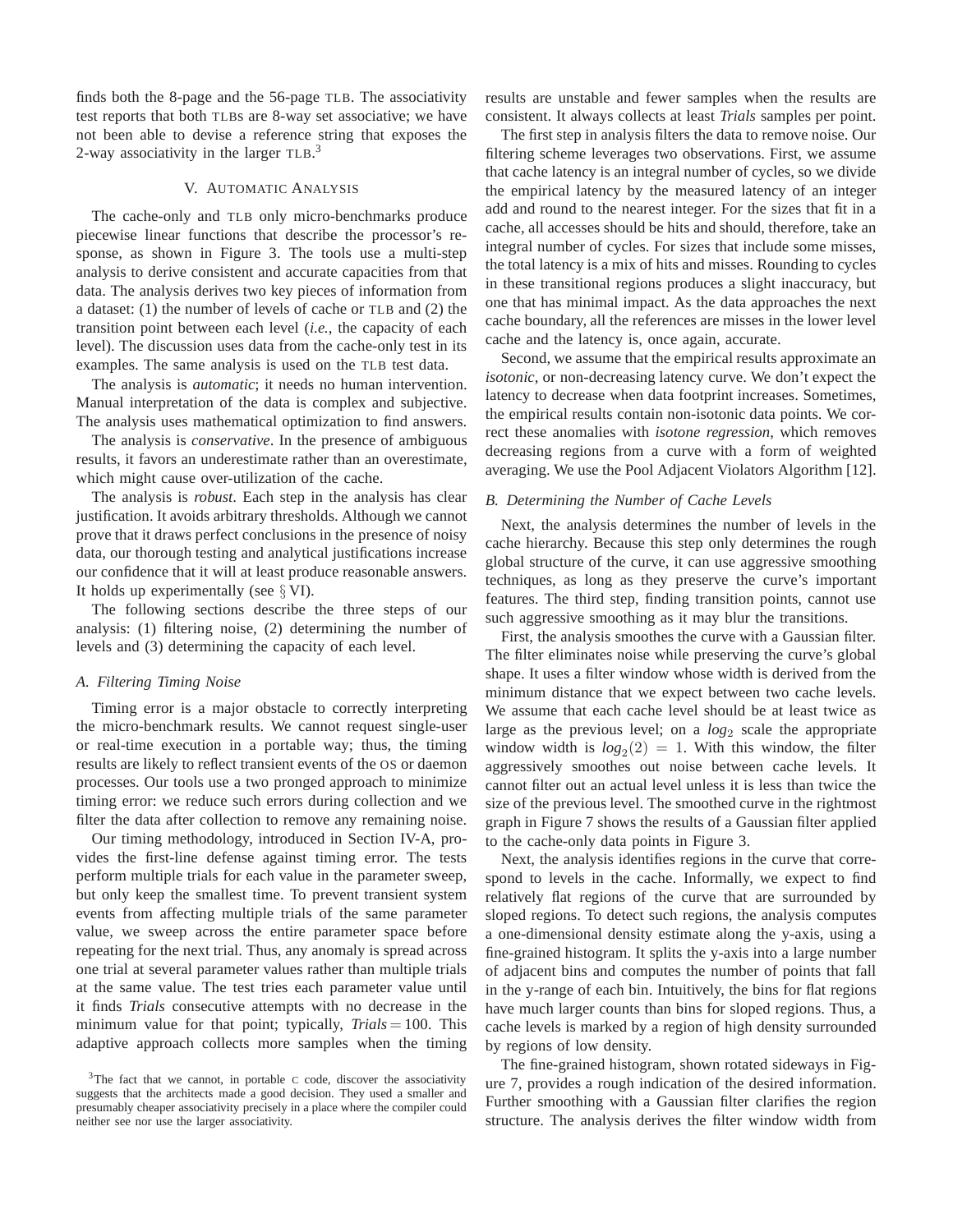

Fig. 7. Histogram Analysis for Intel Xeon E5530 Nehalem, Cache-Only Reference Stream

the minimum expected magnitude of a transition between regions—that is, the minimum relative cost of a cache miss. We assume that a cache miss incurs at least a 25% performance penalty; this step of the analysis considers anything less to be insignificant. That assumption implies that the window width, on a  $log_2$  scale, should be  $log_2(1.25) \approx 0.322$ .

With this filter window width, the Gaussian filter consolidates the adjacent bins and produces a smooth curve with clear maxima and minima. The leftmost graph in Figure 7 depicts the smoothed histogram. The final step counts the number of local maxima in the curve by computing the slope of the smoothed histogram. Local maxima correspond to points where the first derivative changes from non-negative to negative. This simple algorithm detects the peaks in the histogram, indicated by the circles on the peaks of the smoothed histogram. Each peak corresponds to a distinct level in the memory hierarchy. If the analysis finds  $n$  peaks, that indicates  $n-1$  levels of cache, plus main memory. This step concludes by returning the number of levels in the cache.

### *C. Determining the Size of the Cache Levels*

The final analysis step finds the transition points between levels in the curve—the points where latency begins to rise because the cache is effectively full. This section presents an intuitive algorithm to find objectively the optimal points to split the curve, given the number of levels in the cache.

Interpreting the cache-latency curve is somewhat subjective, as it entails a judgment call with regard to the capacity/latency tradeoff. The ideal curve would resemble a step function, with long, flat regions connected by short steep transitions. On such a curve, cache capacity is easily determined as the final point before the rise in latency. However, modern processors show soft response curves that rise well before the hardware cache boundary, at least on the higher levels of cache. Some previous approaches try to estimate hardware cache capacity from the shape of the latency curve. In contrast, our analysis finds a number that makes sense for compiler-based blocking of memory accesses. That number, the *effective cache capacity*, corresponds to the point at which access latency starts to rise.

The analysis identifies the largest point in a flat region of the curve. Unfortunately, "flat" is subjective if the transition begins with a gradual slope. Thus, the analysis uses an objective function that selects for points that occur early in the transition. It models a step-function that steps upward at the transition point between two levels. The number of steps should match the number of levels found by the second step in the analysis. Thus, the analysis tries to minimize error between a stepfunction approximation and the original (unsmoothed) data.

The analysis employs a dynamic programming algorithm, based on extending Perez's polygonal approximation algorithm [13] to a step-function approximation. While the complexity of this algorithm is  $\Theta(MN^3)$ , where M is the number of levels cache and  $N$  is the number of data points, the running time is not a practical problem. The values for  $M$  and  $N$  are small and the total cost of analysis is insignificant relative to the cost of gathering the data.

Figure 8 shows the result of the step-function approximation on the original data. Smoothing would alter the transition points. The first three steps represent the L1, L2, and L3 caches. The right endpoint of a step indicates that level's capacity. The height of a step indicates its worst-case latency. Although the L2 and L3 transitions are gradual in the data, the approximation conservatively identifies the start of the slope as the effective cache size. A more gentle slope might cause the algorithm to select a larger effective size with a slightly longer latency. The transition points are chosen to minimize the error of the step-function approximation. The rightmost step in the approximation corresponds to main memory and indicates the miss penalty for the L3 cache.

#### VI. EXPERIMENTAL VALIDATION

To validate our techniques, we run them on a collection of systems that range from commodity X86 processors through



Fig. 8. Step-Function Approximation for Intel Xeon E5530 Nehalem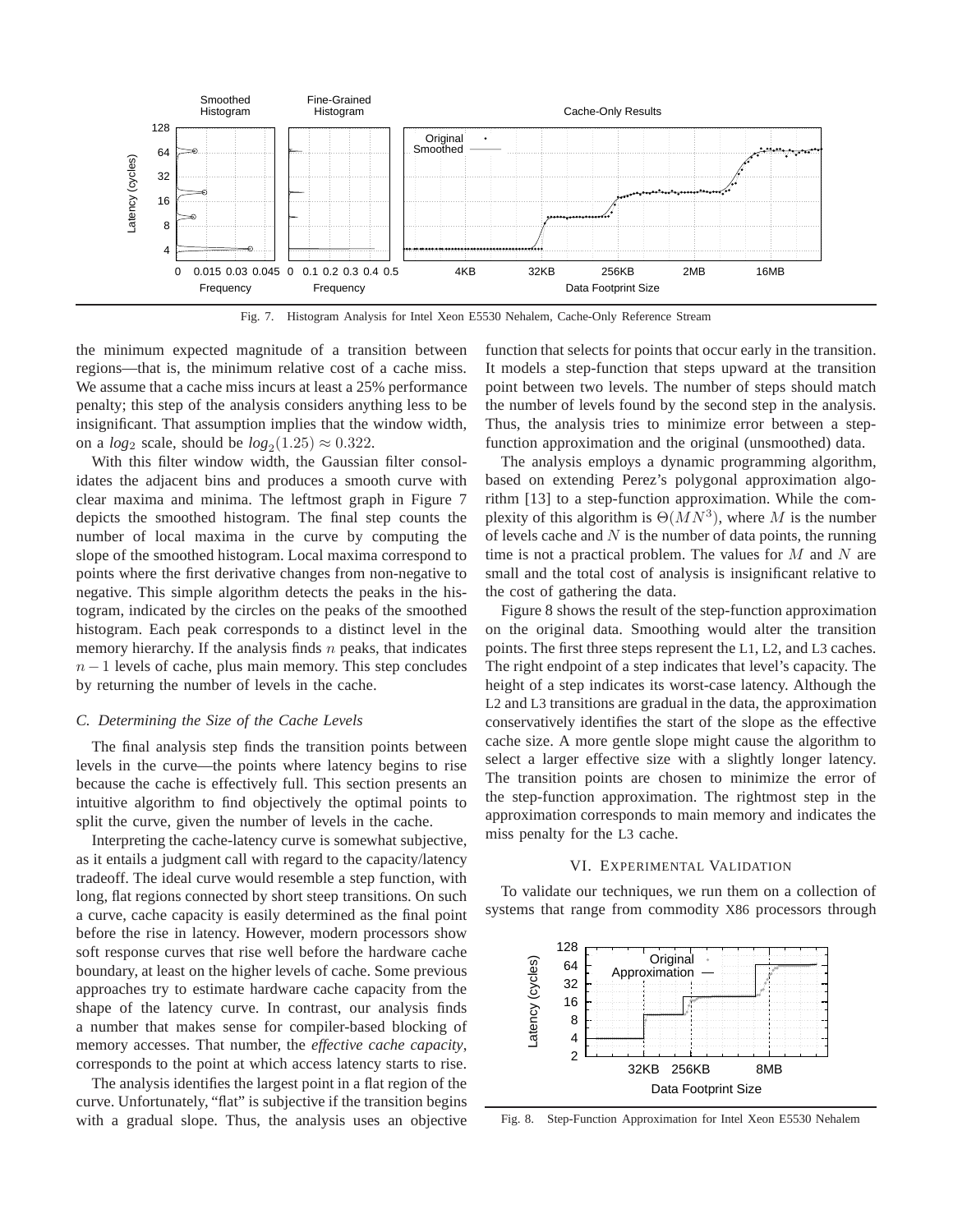| <b>Processor</b>               |                                  | <b>Linesize in Bytes</b> |            | Associativity            |                | Capacity in KB  |                | Latency in Cycles    |
|--------------------------------|----------------------------------|--------------------------|------------|--------------------------|----------------|-----------------|----------------|----------------------|
|                                |                                  | Actual                   | Measured   | Actual                   | Measured       | Actual          | Measured       | Measured             |
| AMD Opteron 2360 SE Barcelona  | 1                                | 64                       | 64         | 2                        | 2              | 64              | 64             | 3                    |
|                                | $\mathfrak{2}$                   | 64                       | 64         | 16                       |                | 512             | 448            | 12                   |
|                                | 3                                | 64                       | 64         | 32                       |                | 2048            | 1792           | 46                   |
| AMD Opteron 275                | 1                                | 64                       | 64         | 2                        | $\overline{2}$ | 64              | 64             | $\overline{3}$       |
|                                | $\overline{c}$<br>$\overline{1}$ | 64<br>64                 | 64<br>64   | 16<br>2                  | $\overline{2}$ | 1024<br>64      | 896<br>64      | 17<br>3              |
|                                | 2                                | 64                       | 64         |                          |                | 512             | 512            | 13                   |
| AMD Opteron 6168 Magny-Cours   | 3                                | 64                       | 64         |                          |                | 12288           | 5120           | 32                   |
| AMD Phenom 9750 Agena          | T                                | 64                       | 64         | $\overline{2}$           | $\overline{2}$ | 64              | 64             | $\overline{3}$       |
|                                | 2                                | 64                       | 64         | 16                       |                | 512             | 448            | 12                   |
|                                | 3                                | 64                       | 64         | 32                       |                | 2048            | 2048           | 31                   |
| ARM926EJ-S                     | T                                | 32                       | 32         | $\overline{4}$           | $\overline{4}$ | 16              | 16             | $\overline{2}$       |
|                                | $\mathfrak{2}$                   | 32                       | 32         | $\overline{\mathcal{C}}$ |                | 256             | 224            | 15                   |
|                                | $\mathbf{1}$                     | 128                      | 128        | $\overline{?}$           | $\overline{4}$ | 32              | 32             | $\overline{2}$       |
| IBM Cell (PS3)                 | $\overline{2}$                   | 128                      | 128        | $\overline{\mathcal{L}}$ |                | 512             | 320            | 20                   |
|                                | $\overline{1}$                   | 128                      | 128        | $\overline{8}$           | $\overline{8}$ | 32              | 32             | 1                    |
| <b>IBM POWER7</b>              | 2                                | 128                      | 128        | 8                        |                | 256             | 256            | 6                    |
|                                | 3                                | 128                      | 256        | $\overline{?}$           |                | 32768           | 3072           | 15                   |
|                                | $\overline{4}$                   |                          | 256        |                          |                |                 | 20480          | 51                   |
| Intel Core 2 Duo T5600 Merom   | 1                                | 64                       | 64         | 8                        | $\overline{8}$ | 32              | 32             | 3                    |
|                                | $\overline{2}$                   | 64                       | 128        | 8                        |                | 2048            | 1280           | 14                   |
|                                | 1                                | 64                       | 64         | $\overline{4}$           | $\overline{4}$ | 16              | 16             | $\overline{2}$       |
| Intel Itanium 2 900 McKinley   | $\mathfrak{2}$                   | 128<br>128               | 128<br>128 |                          |                | 256<br>1536     | 256<br>1024    | 6                    |
|                                | 3<br>T                           | 64                       | 64         | $\overline{4}$           | 4              | $\overline{16}$ | 16             | 18<br>$\overline{2}$ |
| Intel Itanium 2 9040 Montecito | 2                                | 128                      | 128        | 8                        |                | 256             | 256            | 6                    |
|                                | 3                                | 128                      | 128        | 12                       |                | 12288           | 4096           | 11                   |
|                                | T                                | 64                       | 64         | $\overline{4}$           | $\overline{4}$ | $\overline{8}$  | $\overline{8}$ | $\overline{4}$       |
| Intel Pentium 4                | $\mathfrak{2}$                   | 64                       | 128        |                          |                | 512             | 256            | 36                   |
| Intel Xeon E5420 Harpertown    | 1                                | 64                       | 64         | 8                        | $\overline{8}$ | 32              | 32             | 3                    |
|                                | $\overline{2}$                   | 64                       | 128        | 24                       |                | 6144            | 4096           | 15                   |
| Intel Xeon E5440 Harpertown    | T                                | 64                       | 64         | $\overline{8}$           | 8              | $\overline{32}$ | 32             | $\overline{3}$       |
|                                | $\mathfrak{2}$                   | 64                       | 64         | 24                       |                | 6144            | 4096           | 15                   |
| Intel Xeon E5530 Nehalem       | 1                                | 64                       | 64         | $\sqrt{8}$               | $\overline{8}$ | 32              | 32             | $\overline{4}$       |
|                                | 2                                | 64                       | 64         | 8                        |                | 256             | 224            | 10                   |
|                                | 3                                | 64                       | 64         | 16                       |                | 8192            | 5120           | 19                   |
| Intel Xeon E7330 Tigerton      | T                                | 64                       | 64         | 8                        | 8              | 32              | 32             | 3                    |
|                                | $\overline{2}$                   | 64                       | 128        | 12                       |                | 3072            | 1792           | 14                   |
| Intel Xeon X3220 Kentsfield    | 1<br>$\overline{2}$              | 64                       | 64         | 8                        | $\overline{8}$ | 32              | 32             | $\overline{3}$       |
|                                |                                  | 64<br>64                 | 64<br>64   | 8                        | 8              | 4096<br>32      | 2560<br>32     | 15<br>$\overline{4}$ |
| Intel Xeon X5660 Westmere      | 1<br>$\mathfrak{2}$              | 64                       | 64         | 8                        |                | 256             | 224            | 10                   |
|                                | 3                                | 64                       | 64         | 16                       |                | 12288           | 8192           | 22                   |
| PowerPC 7455 G4                | Τ                                | 32                       | 32         | $\overline{8}$           | 8              | 32              | 32             | 3                    |
|                                | 2                                | 64                       | 64         | 8                        |                | 256             | 224            | 10                   |
|                                | 3                                | 128                      | 128        | 8                        |                | 2048            | 1536           | 32                   |
| PowerPC 750 G3                 | 1                                | 32                       | 32         | 8                        | 8              | 32              | 32             | 2                    |
|                                | $\overline{2}$                   | 128                      | 128        | $\overline{2}$           |                | 1024            | 512            | 20                   |
| Sun UltraSPARC T1              | 1                                | 16                       | 16         | $\overline{4}$           | 4              | 8               | 8              | $\overline{4}$       |
|                                | 2                                | 64                       | 64         | 12                       |                | 3072            | 3072           | 23                   |

TABLE I CACHE RESULTS

an IBM POWER7, an ARM, and the IBM Cell processor in a Sony Playstation 3. All of these systems run some flavor of Unix and support enough of the POSIX interface for our tools.

Table I shows the measured cache parameters: linesize, associativity, capacity, and latency for each level of cache that the tools detect. The *Measured* column shows the numbers produced by the tools. Capacities were produced by the cacheonly test; the gap test agrees with it on each system we have tested. A blank in the *Measured* column means that the tools

do not measure that value (e.g., L2 cache associativity). The *Actual* column lists the documented number for that processor, if available. Table II shows the capacity numbers for TLBs on the same systems. We do not show pagesize numbers in the table; they are available from the POSIX sysconf call.

The tables are produced by a script that distributes the code, uses make to compile and execute it, and retrieves the results. Two of the systems use batch queues; those systems require manual intervention to schedule the job and retrieve the results.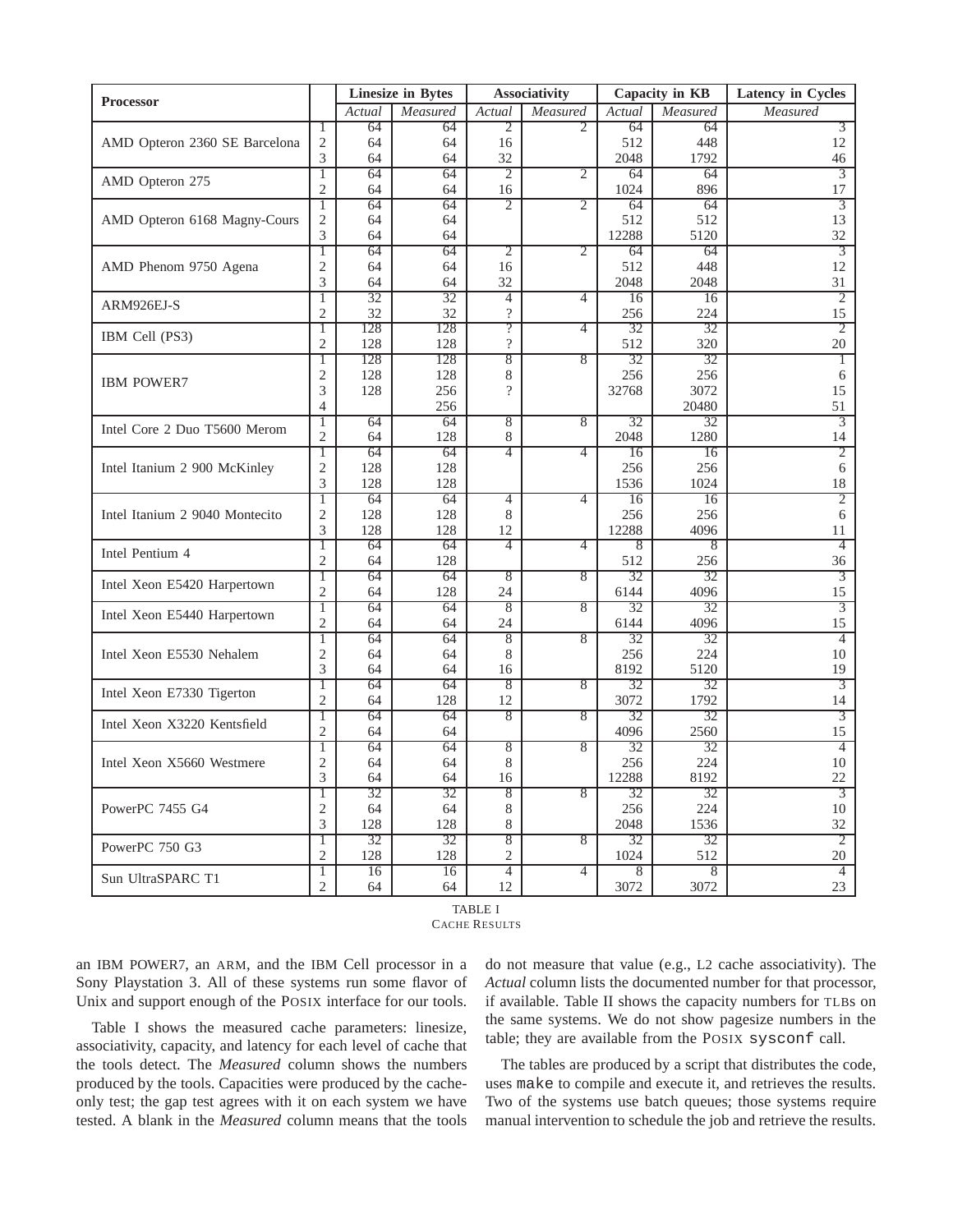| <b>Processor</b>               |                     | Capacity in KB |          |
|--------------------------------|---------------------|----------------|----------|
|                                |                     | Actual         | Measured |
| AMD Opteron 2360 SE Barcelona  | 1                   | 192            | 192      |
|                                | $\overline{c}$      | 2048           | 2048     |
| AMD Opteron 275                | 1                   | 128            | 128      |
|                                | $\overline{2}$      | 2048           | 2048     |
| AMD Opteron 6168 Magny-Cours   | ī                   | 192            | 192      |
|                                | $\overline{c}$<br>ī | 2048           | 2048     |
| AMD Phenom 9750 Agena          |                     | 192            | 192      |
|                                |                     | 2048           | 2048     |
| ARM926EJ-S                     |                     | 256            | 32       |
|                                |                     |                | 224      |
| IBM Cell (PS3)                 | 1                   | ?              | 256      |
|                                | $\overline{c}$      | 7              | 4096     |
| <b>IBM POWER7</b>              | 1                   | 4096           | 4096     |
|                                | $\overline{c}$      | ?              | 32768    |
| Intel Core 2 Duo T5600 Merom   | ī                   | 64             | 64       |
|                                | $\overline{2}$      | 1024           | 1024     |
| Intel Itanium 2 900 McKinley   | ī                   | 2048           | 7680     |
|                                | $\overline{c}$      | 8192           |          |
| Intel Itanium 2 9040 Montecito | 1                   | 512            | 1920     |
|                                | $\overline{2}$<br>1 | 2048           |          |
| Intel Pentium 4                |                     | 256            | 256      |
| Intel Xeon E5420 Harpertown    | 1                   | 64             | 64       |
|                                | $\overline{c}$<br>ī | 1024           | 1024     |
| Intel Xeon E5440 Harpertown    |                     | 64             | 64       |
|                                |                     | 1024           | 1024     |
| Intel Xeon E5530 Nehalem       |                     | 256            | 256      |
|                                | $\overline{2}$<br>ī | 2048           | 2048     |
| Intel Xeon E7330 Tigerton      |                     | 64             | 64       |
|                                | $\overline{c}$      | 1024           | 1024     |
| Intel Xeon X3220 Kentsfield    | 1                   | 64             | 64       |
|                                | $\mathfrak{D}$      | 1024           | 1024     |
| Intel Xeon X5660 Westmere      | 1                   | 256            | 256      |
|                                | $\overline{2}$<br>1 | 2048           | 2048     |
| PowerPC 7455 G4                |                     | 512            | 512      |
|                                |                     |                | 1280     |
| PowerPC 750 G3                 | ī                   | 512            | 512      |
|                                | $\overline{2}$      |                | 1280     |
| Sun UltraSPARC T1              | ī                   | 512            | 3840     |
| TA DI E II                     |                     |                |          |

| TA DE ETI   |  |
|-------------|--|
| TLB RESULTS |  |

A couple of entries deserve specific attention. The POWER7 has an unusual L3 cache structure. Eight cores share a 32 MB L3 cache; each core has a 4 MB portion of that cache that it can access faster than the remaining 28 MB. The cache-only test discovers two distinct latencies: a 3 MB cache with a 15 cycle latency and a larger 20 MB cache with a 51 cycle latency. Our tests were run on an active system; the effective sizes reflect the actual behavior that a program might see. A compiler that blocks for POWER7 caches would do better to use the tool's description than to treat it as a unified 32 MB L3 cache.

As discussed in § IV-E, the TLB on the ARM 926EJ-S generates a result that differs from the hardware description. Again, a compiler would do well to use the tools' result rather than the description from the manuals.

Several of our systems have cache designs that use different linesizes for different levels of cache. The Itanium, POWERPC G3, and Sun T1 all use a smaller linesize for L1 and a larger linesize for higher levels of the cache. The POWERPC G4 has a different linesize for each level of cache. The linesize test detects the correct linesize in each case. On the POWER7,

Intel T5600, Pentium 4, Intel E540, and the Intel E7330, the tools detect a larger *effective* linesize for the last level of cache. While it is possible that the documentation is incorrect, it seems more likely that the test exposes behavior of the hardware prefetcher or the memory controller. Again, these examples reinforce the need to determine such parameters experimentally rather than rely on documentation.

*Effective Cache Sizes* The tests measure effective cache size rather than the actual cache size. The discovered effective size is typically smaller than actual size. For L2 cache and beyond, effective size can be as small as 50–75% of actual size. For L1 caches, effective size matched actual size on each system.

## VII. CONCLUSION

This paper presents techniques to measure the effective sizes of levels in a processor's cache and TLB hierarchy. The tools are portable; they rely on a C compiler and the POSIX OS interfaces. The tools discover effective cache and TLB sizes that are suitable for use in memory-hierarchy optimizations; in fact, these effective numbers should provide better optimization results than would be obtained using the actual hardware values from the manufacturer's manual. The tools will be available in open source form (before ISPASS).

We are pursuing two extensions of this work. The first will use the micro-benchmarks described in this paper to measure effective capacity when other cores are loaded. The experiments will run a known memory load on all but one core, while measuring cache size on the final core. The second project will explore in more detail the reasons for the discrepancy between effective and physical cache sizes.

## VIII. ACKNOWLEDGMENTS

This work was performed as part of the PACE Project, a DARPA-sponsored project funded through AFRL Contract FA8650-09-C-7915. Thomas Barr, Tim Harvey, Arnold Schwaighofer, Ray Simar, and Linda Torczon all contributed to this work, as did researchers in the other DARPA AACE projects. All of these people provided constructive criticism, deep technical discussions, and encouragement. We owe them all a debt of thanks.

#### **REFERENCES**

- [1] C.-K. Luk and T. C. Mowry, "Architectural and compiler support for effective instruction prefetching: a cooperative approach," *ACM Trans. Comput. Syst.*, vol. 19, no. 1, pp. 71–109, 2001.
- [2] S. A. Moyer, "Performance of the IPSC/860 Node Architecture," University of Virginia, Charlottesville, VA, USA, Tech. Rep., 1991.
- [3] A. Qasem and K. Kennedy, "Profitable loop fusion and tiling using model-driven empirical search," in *ICS '06: Proceedings of the 20th annual international conference on Supercomputing*. New York, NY, USA: ACM, 2006, pp. 249–258.
- [4] J. Dongarra, S. Moore, P. Mucci, K. Seymour, and H. You, "Accurate cache and tlb characterization using hardware counters," in *Proceedings of the International Conference on Computational Science (ICCS)*, 2004, pp. 432–439.
- [5] A. X. Duchateau, A. Sidelnik, M. J. Garzarán, and D. Padua, "P-ray: A software suite for multi-core architecture characterization," *Languages and Compilers for Parallel Computing: 21th International Workshop, LCPC 2008, Edmonton, Canada, July 31 - August 2, 2008, Revised Selected Papers*, pp. 187–201, 2008.